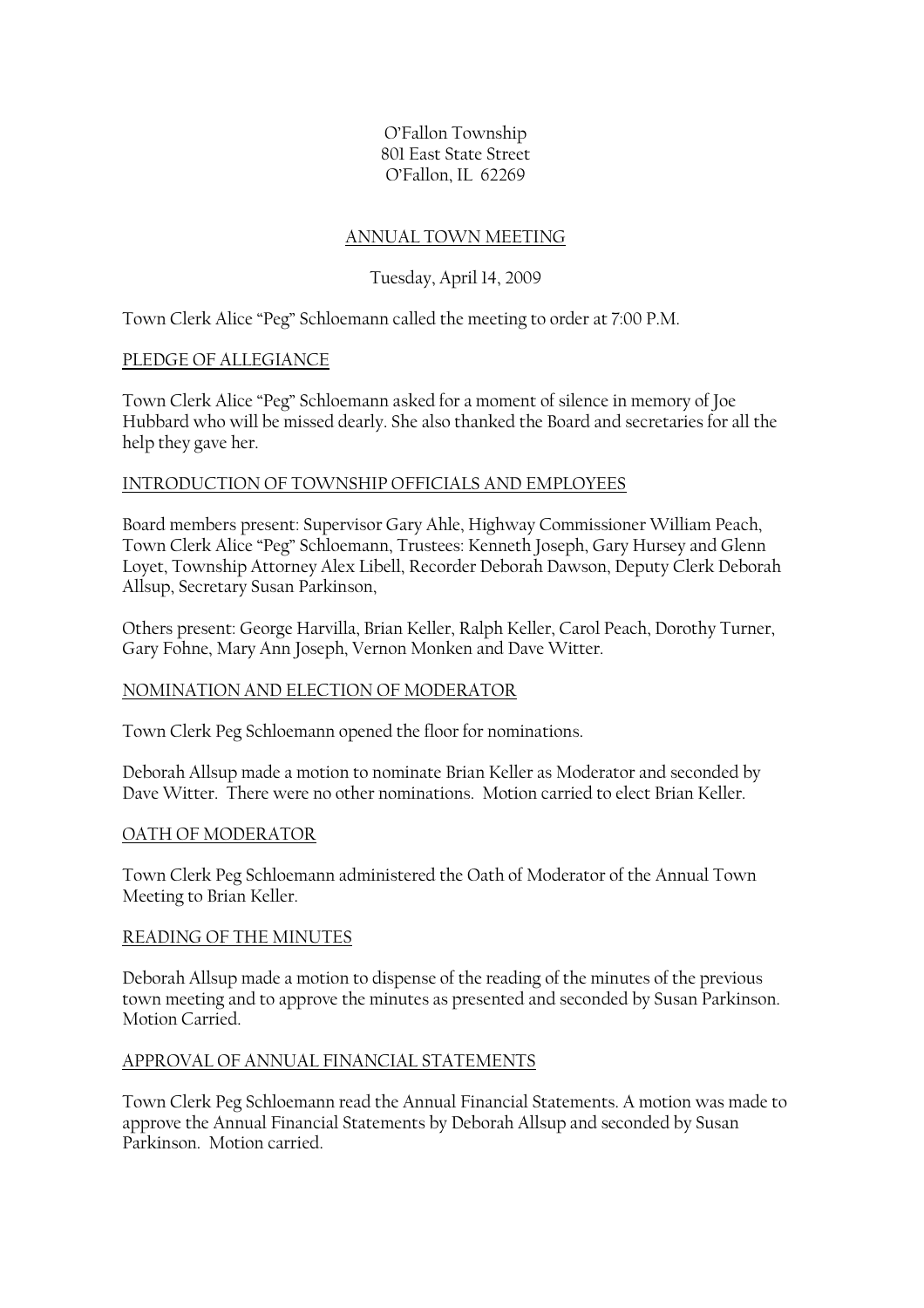## TOWNSHIP SUPERVISORS REPORT

Supervisor Ahle thanked Brian Keller for being the Moderator this evening and for all that attended and the office staff Susan Parkinson secretary for the Rotary Wheels, Debbie Allsup the bookkeeper of the O'Fallon Township and Debbie Dawson the General Assistance secretary and the daytime parties for the Seniors. Glenn Loyet with the Senior Committee, Kenny Joseph with the Youth Committee, Gary Hursey with the After Prom and Joe Hubbard with Planning Commission and he will be missed by everyone.

Supervisor Ahle thanked Bill Peach and the Road District crew for their help with the election supplies and that there were only roughly 3,000 people voted and ashamed there were not more.

Supervisor Ahle reported the construction is about complete on the garage for the newer van and then the old van can go under the carport. There will be more room for the rummage sale things and the proceeds go to the Food Pantry.

## HIGHWAY COMMISSIONERS REPORT

Highway Commissioner Peach thanked everyone for coming.

Highway Commissioner Peach has two items to declare surplus equipment: a 1998 Dump Truck and 1993 Street Sweeper. Deborah Allsup made a motion to declare these items as surplus equipment seconded by Gary Fohne. Moderator Brian Keller asked if there is any discussion and there were none. Motion carried.

The Road District is involved in several intergovernmental agreements with St. Clair County for mowing and the City of O'Fallon for mowing and snow removal. There has been a lot of vandalism to our signs, almost every weekend we have to replace some signs. Silver Creek like the weather has been under water most of the time. Salting roads was a hectic season for us with the snow and ice. The County could not get a bid on salt so we had to go on our own for it and the cost of salt went up. Seven Hills left turn lane is completed, we received the final bill. On East Weil Road the amount of rain we received caused the seed planted last year not to come up so the contractor will be out when the weather permits. The second year sewer update plans for Carson and Behrens are under way. The Road District did not use as much over time as the previous year. Most of the time when the guys went out it was during regular working hours.

### REPORT OF OFFICIALS

Trustee Gary Hursey thanked everyone for coming and thinks we are doing a good job with keeping the budget in line and Gary Ahle is keeping the levy lower to keep your taxes low. The After Prom which is the project I do and have done for the last 8 years finally got the OTHS to sell in their prom tickets our after prom tickets and the High School this year is giving us a portion of the proceeds from the prom tickets which will be \$4,000-\$5,000 and the Township gives \$3,000 so that gives us somewhere between \$7,500-\$8,500 to run the After Prom which is what it costs to run. It will be at St. Clair Bowl on May 2<sup>nd</sup> from